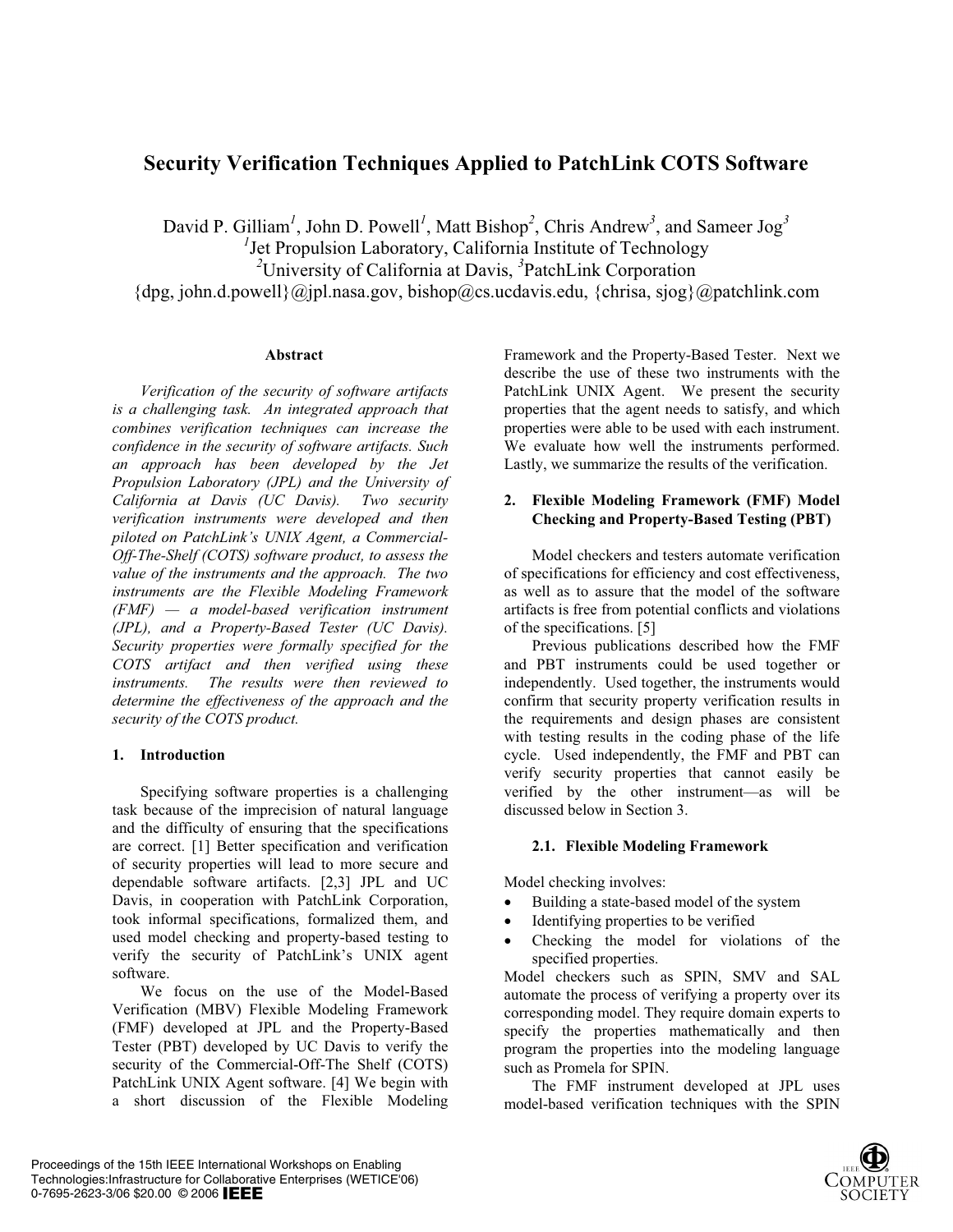model checker [6] to verify properties over a corresponding model—here security properties. As presented in a previous WETICE ST Workshop paper [7], the FMF uses a compositional approach that models interacting components and verifies security properties in each of the components and in their interactions. [Figure 1] The objective is to verify security properties for systems that are otherwise too large and complex by checking strategic components and building up a model that still maintains fidelity to the artifacts.



Figure 1: Flexible Modeling Framework (FMF)

# **2.2. Property-Based Tester (PBT)**

The PBT treats paths of execution as sequences of states and state transitions. The properties describe invalid states (in which security properties are violated). The goal of the PBT is to test as many paths of execution as possible, to verify none enter an invalid state [8].

Properties are written in a low-level specification language, TASpec, that relates the property to specific code in the program.

The first step of the PBT is to analyze the software. The PBT instrumenter inserts code to print state information at locations where relevant changes of state may occur. The instrumented program is executed, and the messages emitted (called "traces") are passed to an execution monitor (TEM). The TEM also loads the specified properties, and then verifies that the properties were not violated when the program ran. If any properties are violated, the TEM identifies the violation and where in the program the violation occurred (See Figure 2). [8]



Figure 2: Property-Based Testing (PBT)

# **3. Related Work**

There have been other efforts in both modeling and testing. The Symbolic Analysis Laboratory (SAL) from SRI International is an environment for the exploration and analysis of concurrent systems specified as transition relations [9]. The SAL toolkit provides several tools for examining SAL specifications, including three different highperformance model checkers for LTL: symbolic, bounded, and infinite-bounded. FMF allows for smaller set of interacting components to be modeled rather than the whole system, as other model checkers require. This capability helps address statespace explosion in the model while maintaining a degree of fidelity to the actual software artifacts.

Many code analyzers, such as Klocworks [10] and CodeAssure, [11] are static analysis tools that look for known vulnerabilities. In contrast, the PBT is dynamic and looks for violations of specified security properties. It can find property violations that are peculiar to the program, as well as more common vulnerabilities such as a static analyzer might uncover.

# **4. Verification of Security Properties**

The MBF FMF and the PBT were tested on the PatchLink UNIX agent software written in Java. The goals for the test were two-fold: 1) Verify the viability of performing model checking on the design and then performing testing on the code, working from the property specifications of the model for the Model-Based Verification (MBV) instrument and the property specifications for the PBT instrument. 2) Verify the PatchLink UNIX agent for the security properties shown in Table 1. The end objective was to provide a higher level of assurance of the security

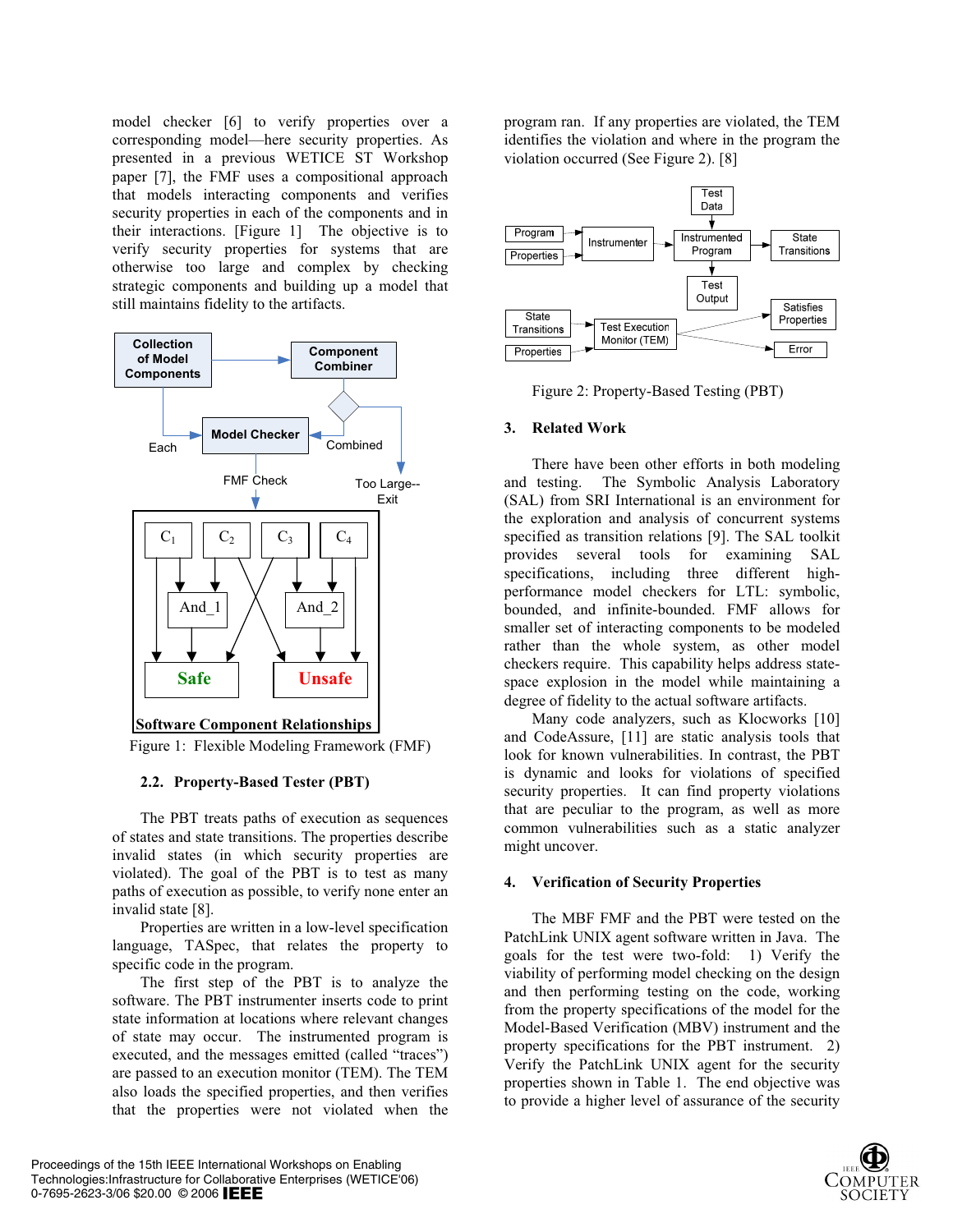of the UNIX agent running on the OS through the combined application of the MBV and PBT instruments to the design specifications and code.

We distinguish between modeling, which is the analysis of the design of the program, and testing, which deals with the actual software. The desired properties are the same, but modeling checks an abstraction of the actual software, whereas testing checks to validate the implementation.

The key security properties for the UNIX agent are shown in Table 1.

|  |  |  |  | Table 1: Security Properties for Verification |
|--|--|--|--|-----------------------------------------------|
|--|--|--|--|-----------------------------------------------|

| <b>UNIX Agent Security Properties</b> |                                                  |  |  |  |
|---------------------------------------|--------------------------------------------------|--|--|--|
| 1.                                    | The agent and server shall be capable of         |  |  |  |
|                                       | secure communication                             |  |  |  |
| 2.                                    | The agent and server shall have an               |  |  |  |
|                                       | identification that uniquely mutually            |  |  |  |
|                                       | associates them                                  |  |  |  |
| 3.                                    | The agent and server shall authenticate to each  |  |  |  |
|                                       | other using their unique identification          |  |  |  |
| 4.                                    | The agent shall validate all packages that they  |  |  |  |
|                                       | are from its associated server                   |  |  |  |
| 5.                                    | The agent shall validate that the package is un- |  |  |  |
|                                       | tampered (like using an MD5 checksum)            |  |  |  |
| 6.                                    | The agent shall recognize packages that do not   |  |  |  |
|                                       | complete their installation                      |  |  |  |
| 7.                                    | The agent shall have a recovery process for      |  |  |  |
|                                       | packages that have partial installation or       |  |  |  |
|                                       | otherwise fail during installation               |  |  |  |
| 8.                                    | The agent shall run at low priority              |  |  |  |
| 9.                                    | The agent shall recognize conflicts with other   |  |  |  |
|                                       | processes that generate high CPU utilization     |  |  |  |
| 10.                                   | The agent shall go to sleep when CPU             |  |  |  |
|                                       | utilization is high                              |  |  |  |
| $\overline{11}$ .                     | The agent shall monitor activity for system      |  |  |  |
|                                       | resources                                        |  |  |  |
| 12.                                   | The agent shall recognize conflicts with use of  |  |  |  |
|                                       | Java resources                                   |  |  |  |
| 13.                                   | The agent shall go to sleep when it detects      |  |  |  |
|                                       | conflicts with Java resources                    |  |  |  |
| 14.                                   | The agent shall only accept connections that it  |  |  |  |
|                                       | has initiated                                    |  |  |  |
| 15.                                   | The agent shall have a network session time-     |  |  |  |
|                                       | out                                              |  |  |  |
| 16.                                   | The agent shall have a package installation      |  |  |  |
|                                       | time-out                                         |  |  |  |
| 17.                                   | The agent shall provide logging of all its       |  |  |  |
|                                       | events                                           |  |  |  |
| 18.                                   | The agent shall be capable of running as non-    |  |  |  |
|                                       | root and maintain reporting capabilities         |  |  |  |

# **4.1. Verification Activity**

The security properties that were modeled were properties 1-7 and 14-16. The properties that were tested with the PBT were 5, 8, and 14. Properties 1- 4, 6-7, and 15-16 were not tested for reasons provided below. Properties 9-13 depend on the system kernel to ensure that the priorities of the services are correctly handled. The agent runs at the lowest priority, and the agent lets the system determine which process is run depending on the priority level of the service request. Property 17 was observed but it is not possible to ensure that all events are logged as that would require an *n* complete path for testing. For property 18, at the time of testing, a non-root UNIX agent was not available so this could not be tested.

#### **4.2. Model-Based Verification Summary**

The results of MBV FMF prototyping activity on the PatchLink UNIX agent were previously reported at the 2005 WETICE ST Workshop [7]. Only the current effort that led to the follow-on property-based testing verification activity will be described.

The verification process required working with the developers of the UNIX agent to extrapolate properties for the MBV and PBT. From the software artifacts and design documents, a model of the software was developed and coded into Promela the language of SPIN. SPIN was then run to look for violations of the specified security properties.

Properties 8-13 and 17-18 were not able to be modeled in this effort due to the type of properties and time constraints. For instance, on property 8 continuous operations of a state cannot easily be model-checked. These properties could either best be verified using the PBT or through other means such as direct observation.

The only one minor finding was a potential for a Denial of Service (DoS) attack. Packages could be sent by a rogue server to an agent, causing it to review and reject the bad packages. If done rapidly, this prevents the agent from handling legitimate packages, and violates property 4. The violation is mitigated if secure communications are used.

# **4.3. Property-Based Testing Summary**

The PBT tests the implementation of the software to ensure that the properties verified by the FMF are correctly implemented. It also verifies some properties not easily model-checked.

In this test, the PBT was used to verify a subset of properties due to time constraints. We used property-based testing to validate three properties for some test cases. We wrote properties and invariants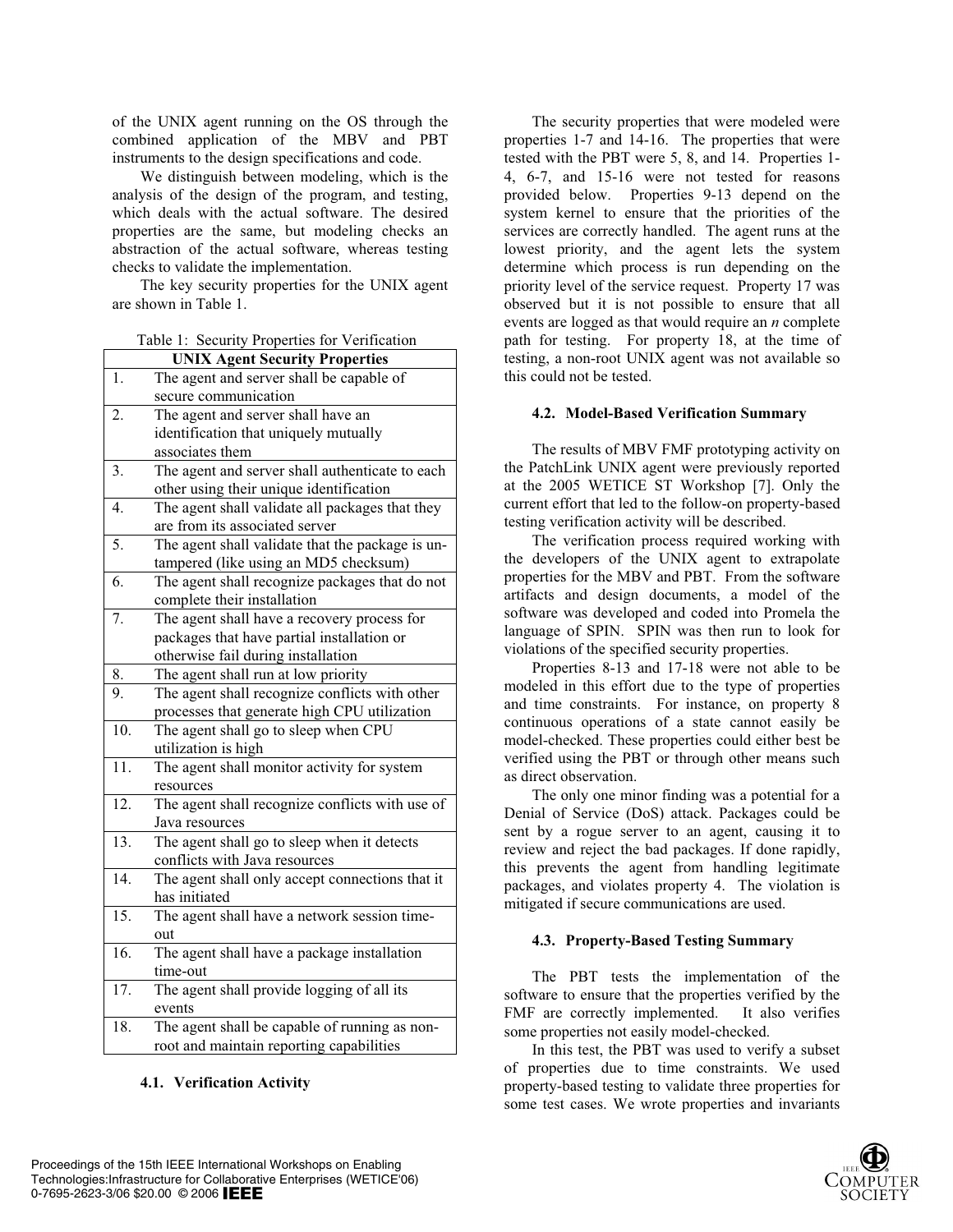for these, and three other properties, and tested them using various usual, unexpected, correct, and incorrect inputs. However, the testing suffered from several problems. The analyst was unfamiliar with the PatchLink source code, and was further constrained by time. As a result, some properties and invariants may be sub-optimal. The implementation of the PBT tool presented some unexpected limits, and work-arounds had to be creates. (One such limit is discussed below.) Finally the TEM is written in Prolog, and the system on which the testing was performed did not have a Prolog engine. This meant the TEM could not be used; fortunately, the traces generated by the test were simple enough to be interpreted manually.

The "goal of the PBT is to test as many paths of control as possible." [7] The focus is to test the paths of "execution relevant to the properties rather than on all possible paths of execution." The TEM verifies that the specified properties hold during execution. If they do not, the TEM announces both the violation and the location in the program where the violation occurred.

# **4.3.1. Property 5. [Verified]**

This property requires that updates be verified by computing a CRC checksum. The checksum is computed in two places, one for ZIPped files and one for unzipped files. The following property describes the check:

 $(fileok(x,y,z)$  and cpfile $(a,y)$ ) or  $(fileok2(x1,y1)$  and  $cpfile(a1,x1))$ 

where fileok (fileok2) is true if file  $x(x1)$  checksums correctly, and cpfile is true if the file named in the first argument is copied into the file named by the second argument. The trace showed several copies of updates were not checked. Upon further inspection, most were internal copies generated by the agent. Only one was generated when the update was downloaded, and that was checked. It showed the invariant was satisfied. Only time constraints prevented refining the properties to eliminate the false positives. As a check, the source code was altered to cause an incorrect checksum to be computed. The resulting trace file showed that the invariant was no longer satisfied.

# **4.3.2. Property 8. [Verified]**

Property 8 requires that the agent be run at a lower priority. This is done in the script "detect", which is a shell script. The instrumenter does not work on shell code. Hence we instrumented the script manually. The invariant is: nice > 0 where nice

is the priority. Note that on Linux, a priority greater than 0 is a low priority; most kernel processes run at priority 0. The script read the priority number from a configuration file, and stored it in a variable. Just before the shell code to lower a priority, the line was added that specified a nice value greater than zero. The trace file showed that after script execution, the nice value equaled ten, satisfying the invariant.

# **4.3.3. Property 14. [Partially Verified]**

Property 14 requires that the agent listen for connections only in response to agent-initiated connections. To validate this, the code was instrumented at the places where the agent initiated communications with the server. There were four methods: "httpHead", "httpPost", "httpGetString", and "httpPut". The trace file output showed connection requests accepted in several places by the agent software. The initial entry was an "accept", which appears to violate the invariant. After discussion with the developers, it became clear that the agent opened a high-numbered port on startup, and listened for messages. When a message was received, the agent responded to the server. Thus, the trace file showed that the agent satisfied the invariant except for the invocation of the "Listener". The invariant needed to be rewritten to take this into account, but a limit of the TASpec langauge made this difficult to do in the time allotted (see below). The limit has since been removed.

However, the "Listener" port was discovered to be a potential avenue for a DoS attack when the traces for the beginning of network connections were reviewed. Network probes to the "Listener" port cause the agent to "wakeup" and check-in with the server. The "Listener" port provides the capability to check on the agent status to see if it is "alive" and cause it to check with the server for jobs to perform. Since the server can handle only a small number of simultaneous connections, agent connections are rejected when it reaches its connection limit. The agents will attempt reconnection if the server does not respond on check-in. Continual network probes to this port will create a DoS for agents trying to check for jobs, and for the server trying to respond to agent requests.

# **4.3.4. Properties 1-3. [Not Tested]**

These properties require the use of SSL and the method "PlUtil::setSecurityProvidedIfRequired" be called whenever a URL beginning with "https://" is requested. If any initiation occurs without SSL being set, the invariant will fail. In fact, if one desires to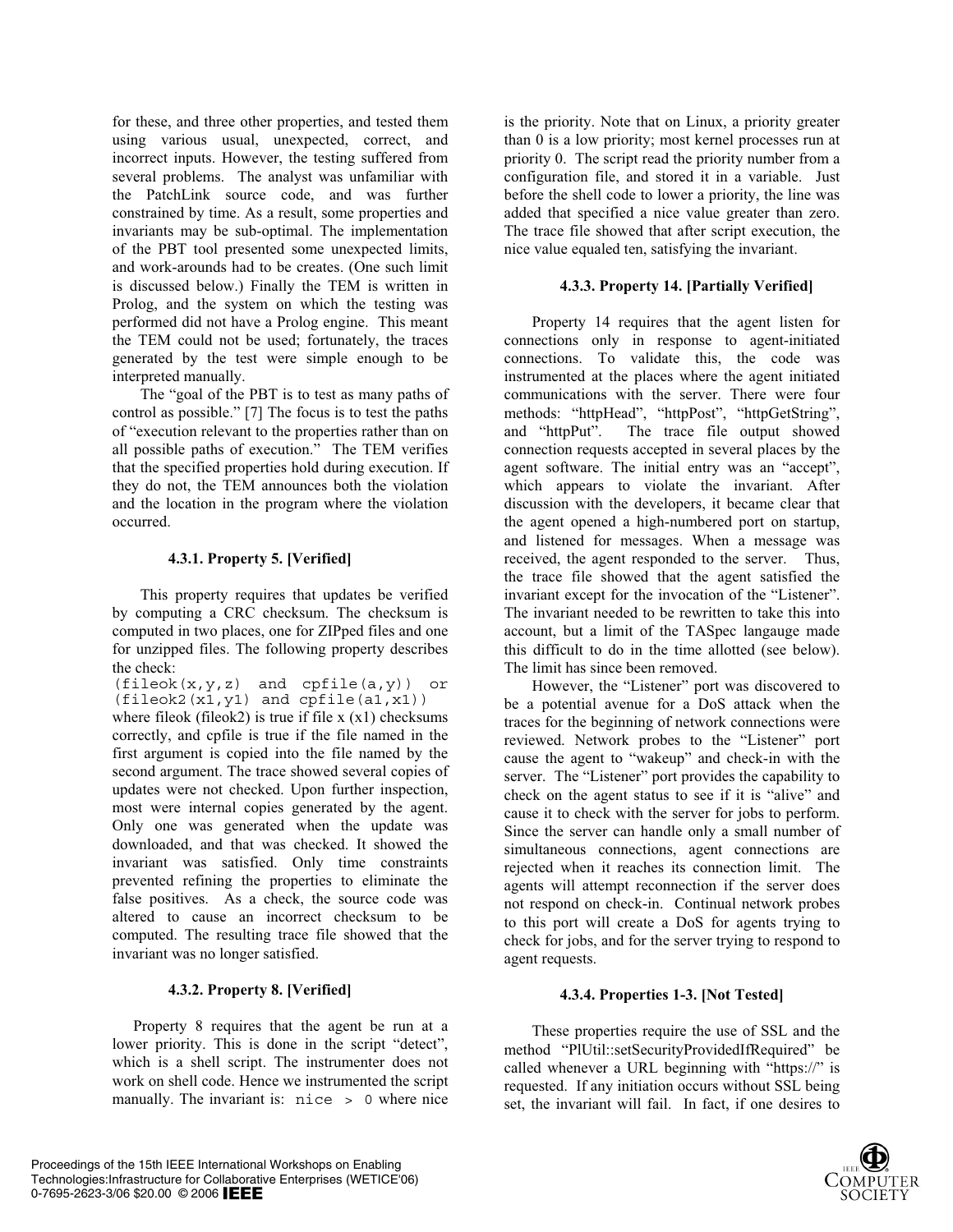require the url to begin with "https://", then the constraints of the TASPEC language require postprocessing of the trace file to eliminate all initiate lines without "https://" at the beginning of the URL. The modification below eliminates the need for this post-processing.

# **4.3.5. Property 14. [Not Tested]**

The testing for property 14 would ideally match the hosts referred to in the initiate predicates with the hosts from which connections were accepted. However, the TASPEC language did not support embedding Java code in the location specifications. Extraction of host names from the parameters could not be put into the predicates in Java code. Instead, one must put the full URLs into the initiate predicate, for post-processing to extract the host names. For the same reason, one cannot extract the host name from the socket name to put into the accept predicate. The modification described below eliminates the need for this postprocessing.

# **4.3.6. Property 15-16. [Not Tested]**

These properties deal with timeouts. In order for a timeout to be tested, one is looking for the property that the agent waits for an event, and the event either occurs or the timeout occurs. Thus, the properties would require that an event beginning and end be identified. For test purposes, the beginning of the event is indicated by the invocation of the method "xyzzy::event\_begin()" and the end is indicated by the invocation of the method "xyzzy::event end()". A timeout will cause an exception that invokes the method "xyzzy::timeout()".

# **5. Summary and PatchLink Response**

The piloting of the MBV FMF and the PBT instruments on the PatchLink UNIX agent provided value to both the customer of the product and the vendor. The verification activities provided a higher level of assurance of the security of the agent for those security properties checked and tested, and subsequently verified.

The MBV FMF activity took a week of preparation to specify the properties in Linear Temporal Logic (LTL) and then program them into Promela language. Two days were spent on-site with the developers to clarify the specifications and to review potential violations of properties. The PBT activity took another week for preparation after providing properties and LTL. Also, two days were

spent on-site with the developers to ensure that the properties were translated correctly into TASPEC.

### **5.1. PBT Issues**

An issue uncovered with the PBT was that there needed to be refinements to the properties passed on to the PBT from the modeling activity. This issue was previously noted [7]. As a result of the Property 14 issue, a change to TASPEC allowed Java code to be put into the bodies of the specifications. Several other minor changes were made as a result of other inconveniences found during the PBT testing. Other issues uncovered showed that not all Java instantiations are the same on all operating system platforms. This issue impacted the testing activities. Enhancements to the PBT tool were made based on the pilot study to reduce these inconsistencies.

The PBT instrumenter was extended and updated as a result of the prototype activities. This eliminates the time-consuming work-arounds that had to be used during this testing. Between the familiarity gained from the source code, knowing what questions to ask, and the removal of some limits, it would be possible to test more invariants than was done during this test.

# **5.2. Verification Results**

The results of the verification activity using the MBV FMF and the PBT, together and individually, indicate that the instruments may provide a higher level of confidence that the software artifacts meet specified properties, including security properties, when model-checked and tested.

The security properties that were modeled were properties 1-7, 14-16. The properties that were tested with the PBT were 5, 8, and 14. Properties 1-4, 6-7, and 15-16 were not tested for the reasons provided above. Properties 9-13 are dependent on the system kernel to ensure that the priorities of the services are correctly handled. Process 17 was observed but it is not possible to ensure that all events are logged as would require an *n* complete path for testing.

The verification results show that the security properties specified for the PatchLink UNIX agent that were modeled checked and tested were verified as holding and that the agent did not violate these properties. The PBT findings were due to imprecisions in the invariants or external factors. If these are eliminated, then the invariants will be satisfied and the properties will hold. While the verification does not prove that the agent is secure, it does provide a greater degree of confidence in its security if the environment is itself otherwise secure.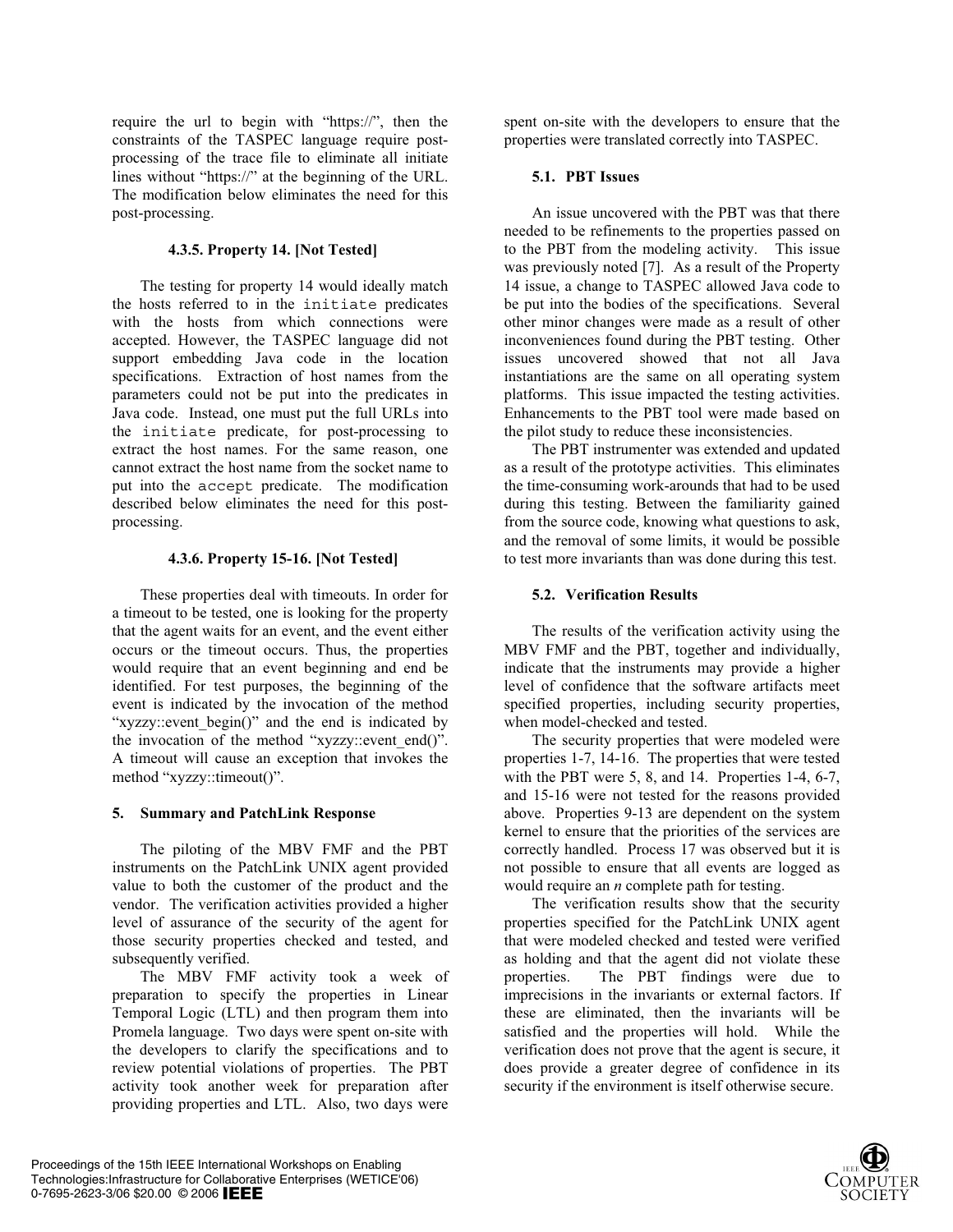# **5.3. PatchLink Response**

. PatchLink Corporation provided assistance to the verification team by assisting them as needed in their activities, and providing input and clarification to specifications and program code. As a result of the verification activity and the findings, PatchLink has implemented the following changes and measures:

1) PatchLink has always recommended that SSL be used on the PLUS web servers for communications. This can be configured by obtaining a valid, trusted website certificate from a certificate authority such as Verisign or Entrust or through the use of an internal PKI infrastructure.

2) The "Listener" port violates in part property 14. PatchLink has provided an option for this port to be turned off from the server or to have it off during installation of the UNIX agent. The agent now implements "safe defaults" by ensuring that this listen port functionality is disabled by default.

3) For property 18, a UNIX agent that runs as non-root has been released by PatchLink. JPL developed pre- and post-installation scripts that configure the agent to report into the server periodically and run at low priority.

### **5. Conclusion**

The MBV and PBT verification of the UNIX user agent shows that the agent satisfies the properties model-checked and tested. In some cases the invariants in the PBT were violated, but these were due to imprecisions in the invariants or external factors. Once those causes were eliminated, the invariants were satisfied.

As with dynamic testing in general, the results of the PBT are valid only for the environment and test cases used in the experiments. In particular, no testing metrics or code coverage metrics were used to measure coverage. That said, Patchlink provided a quality verification environment that was similar to their own assurance facilities. It seems reasonable to assert that this environment is typical of their customers. The test cases involved an agent downloading and installing a patch in a manner that Patchlink believes is typical.

Both the MBV and PBT instruments were used together on the same properties. They were also used separately because some properties were more easily verified with only one of the instruments. This result bears out the earlier assessment that the instruments can be used in concert or separately for verification.

Both instruments require domain expertise to use. They were resource intensive to use at first. Once we built the model wrote the PBT properties, maintenance activities were more quickly addressed and required less time to complete.

#### **7. Acknowledgements**

The research described in this paper is being carried out at the Jet Propulsion Laboratory, California Institute of Technology, under a contract with the National Aeronautics and Space Administration.

### **7. References**

[1] H. Hussmann, Formal Foundations for Software Engineering Methods. Goos, G., Hartmanis, J., and van Leeuwen, J. (eds.), Lecture Notes in Computer Science, 1322. Berlin: Springer, 1997.

[2] S. M. Easterbrook and J. R. Callahan, Formal Methods for Verification and Validation of Partial Specifications: A Case Study. Report to NASA Independent Verification and Validation Facility, Fairmont, WV, 1996. Retrieved November 14, 2004, from www.cs.toronto.edu/~sme/papers/1998/NASA-IVV-97-010.pdf

[3] D.M. Nicol, W.H., Sandera, and S.T. Kishor, Model-Based Evaluation: from Dependability to Security, IEEE Transactions on Dependable and Secure Computing. Vol. 1, No. 1, 2004, pp. 48 – 65.

[4] PatchLink Corporation, www.patchlink.com.

[5] G. Harmon, L. de Moura, and J. Rushby, Generating Efficient Test Sets with a Model Checker, Computer Science laboratory (CSL) Technical Note. SRI International, May 2004. Retrieved November 14, 2004, from

http://www.csl.sri.com/users/rushby/biblio.html.

[6] Holzmann, G. J., *The SPIN Model Checker: Primer and Reference Manual*. Boston, MA: Addison-Wesley.

[7] D.P. Gilliam, J.D. Powell, M. Bishop, Application of Lightweight Formal Methods to Software Security, Proceedings of the 14th IEEE International Workshops on Enabling Technologies: Infrastructure for Collaborative Enterprises. WETICE 2005, pp. 160-165.

[8] D.P. Gilliam, J.D. Powell, E. Haugh, M. Bishop, Addressing Software Security and Mitigations in the Life Cycle. Proceedings of the 28th Annual NASA Goddard IEEE Software Engineering Workshop (SEW), pp. 201 – 206.

[9] J. Rushby, Using Model Checking to Help Discover Mode Confusions and Other Automation Surprises, Reliability and System Safety. Vol. 75, No. 2, Feb. 2002, pp. 167-177.

[10] Klocwork, http://www.klocwork.com.